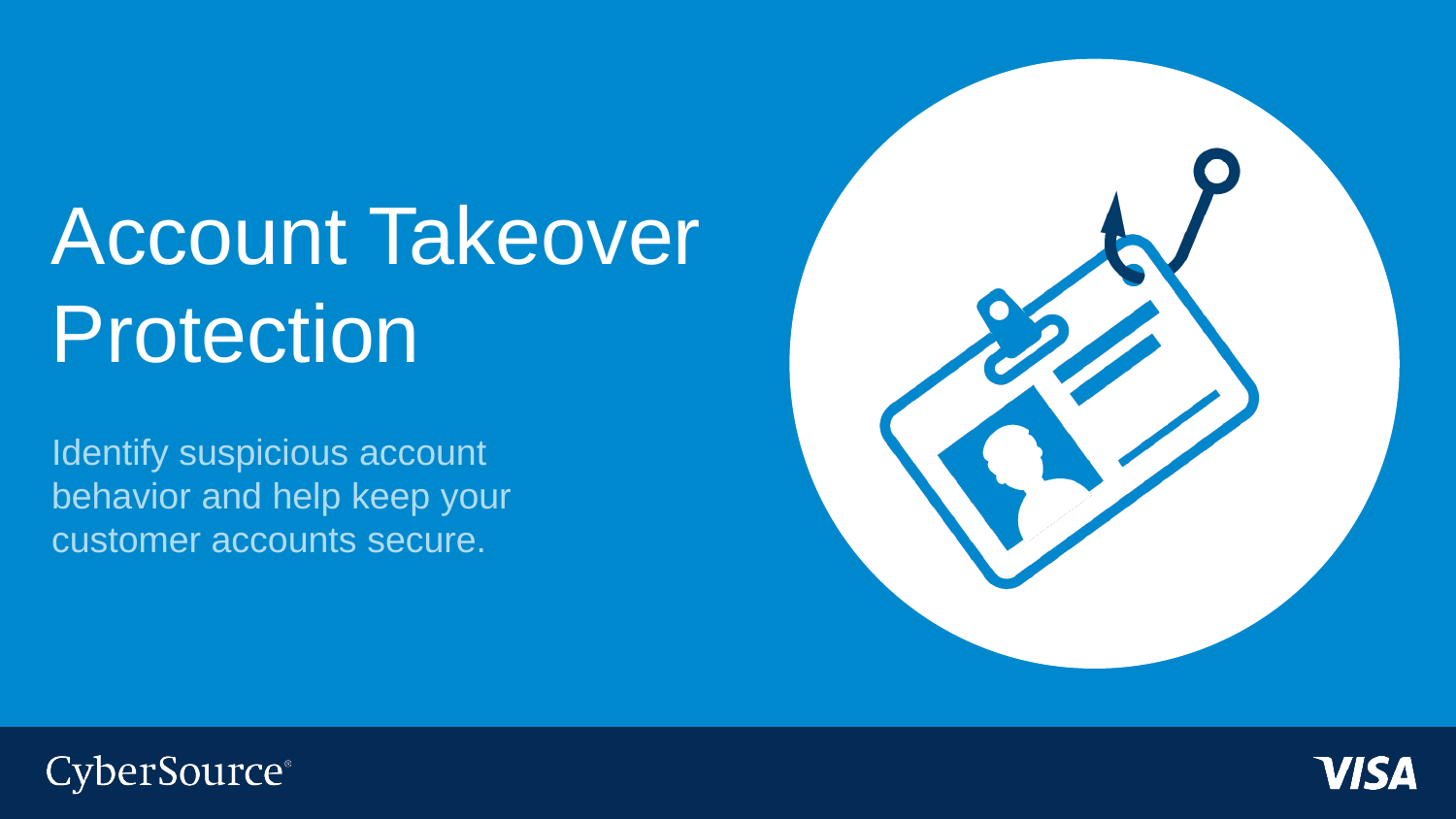## **What is Account Takeover Takeover Takeover Protection?**



**Account takeover** occurs when a fraudster obtains a victim's personal information and then changes login credentials or passwords. The fraudster then takes control of the victim's account or sets up a new account and carries out unauthorized transactions.



#### **CyberSource Account Takeover Protection**

defends consumers and businesses from fraudulent uses of online accounts. It helps identify high risk users at account creation and login, and also monitors for suspicious account changes.

**\$800M** 

of estimated loss by account takeover by the end of 20161

**55%**

of consumers use the same credentials across all of their online accounts<sup>1</sup>



is the value of a single compromised account on the underground market<sup>2</sup>

VIS'

**SOURCES**

<sup>1</sup> www.bankinfosecurity.com/interviews/conroy-i-2050 2 www.darkreading.com/endpoint/anatomy-of-an-account-takeover-attack/a/d-id/1324409

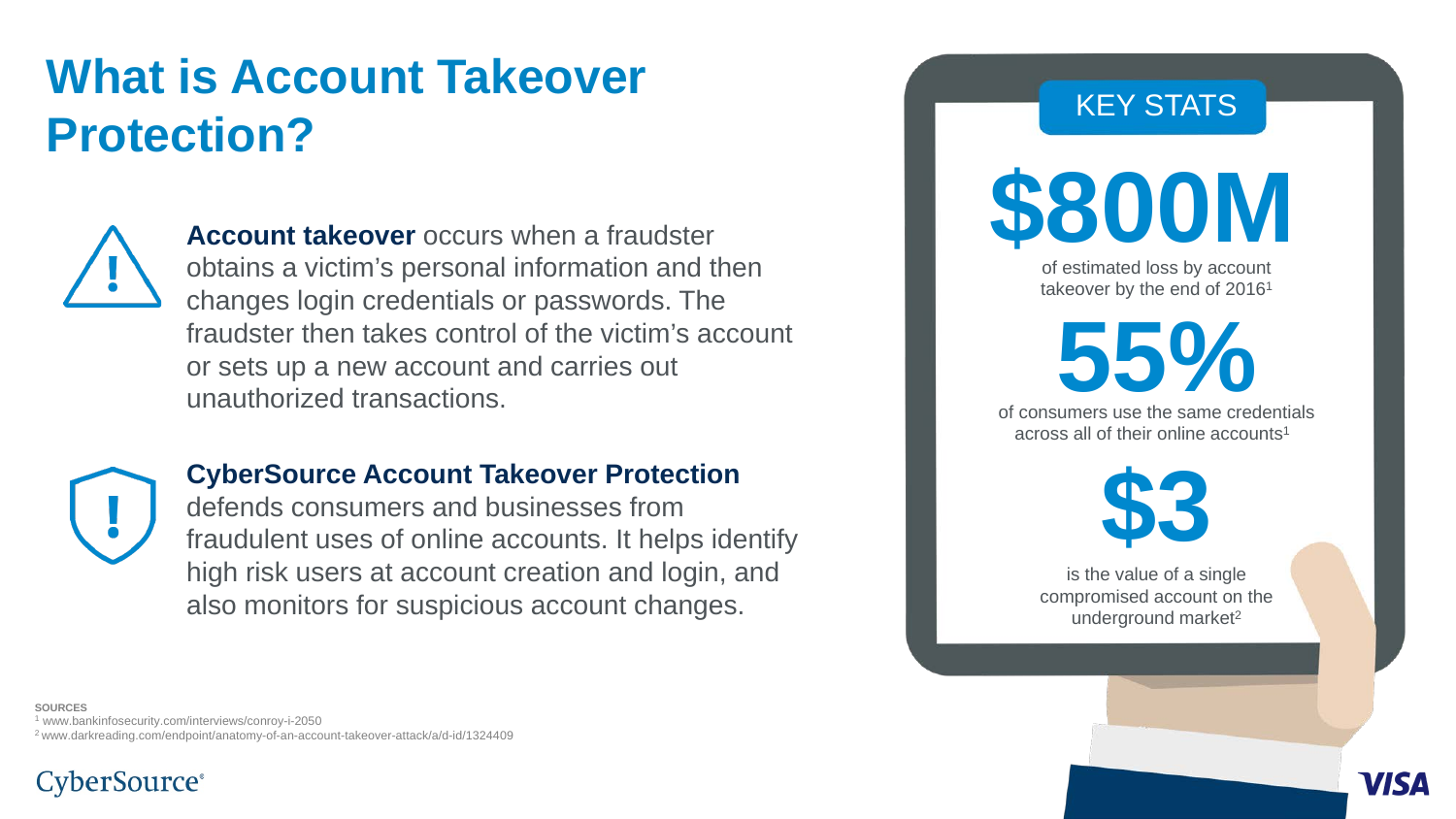### **Account Takeover Protection Benefits**



Protect online accounts from unauthorized access

Avert fraud attempts before they take place Preserve customer trust and loyalty

#### **CyberSource®**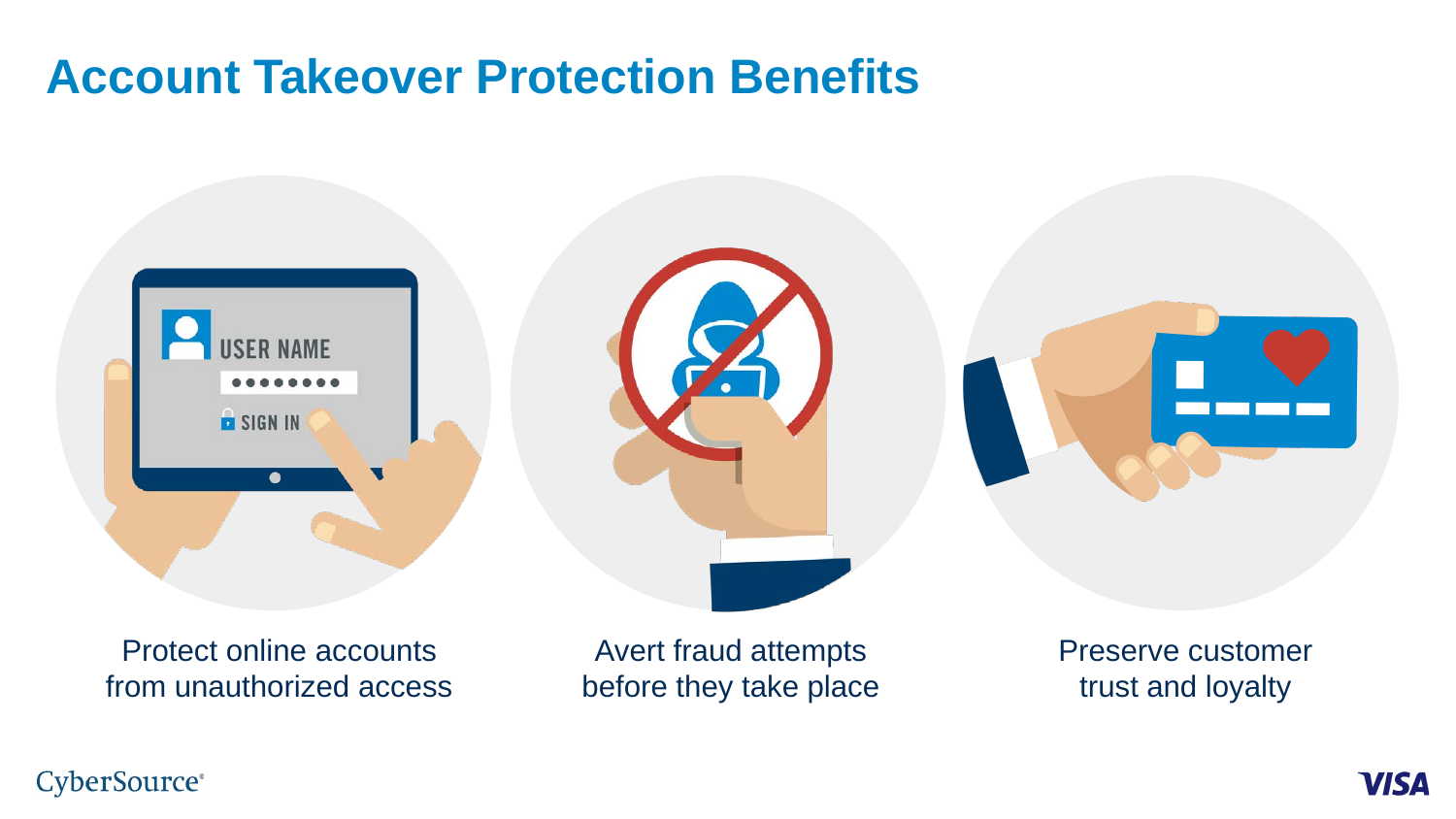### **How Account Takeover Protection Works**

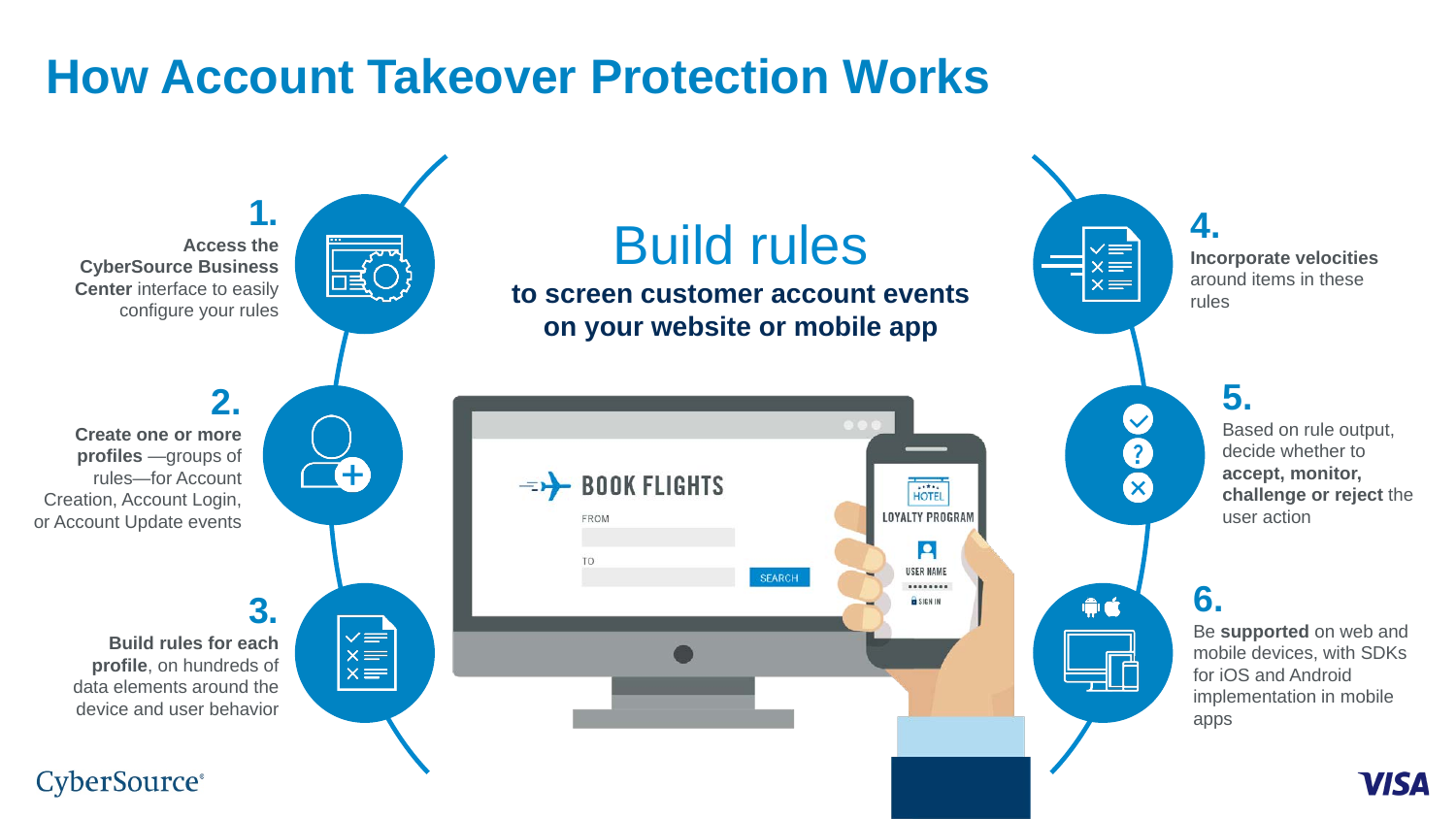### **Protect Customer Accounts**



**CyberSource**®

### With **Account Takeover Protection**, you can help keep your customer accounts safe and protect

against fraudulent card-on-file payments, while streamlining access for authenticated customers.